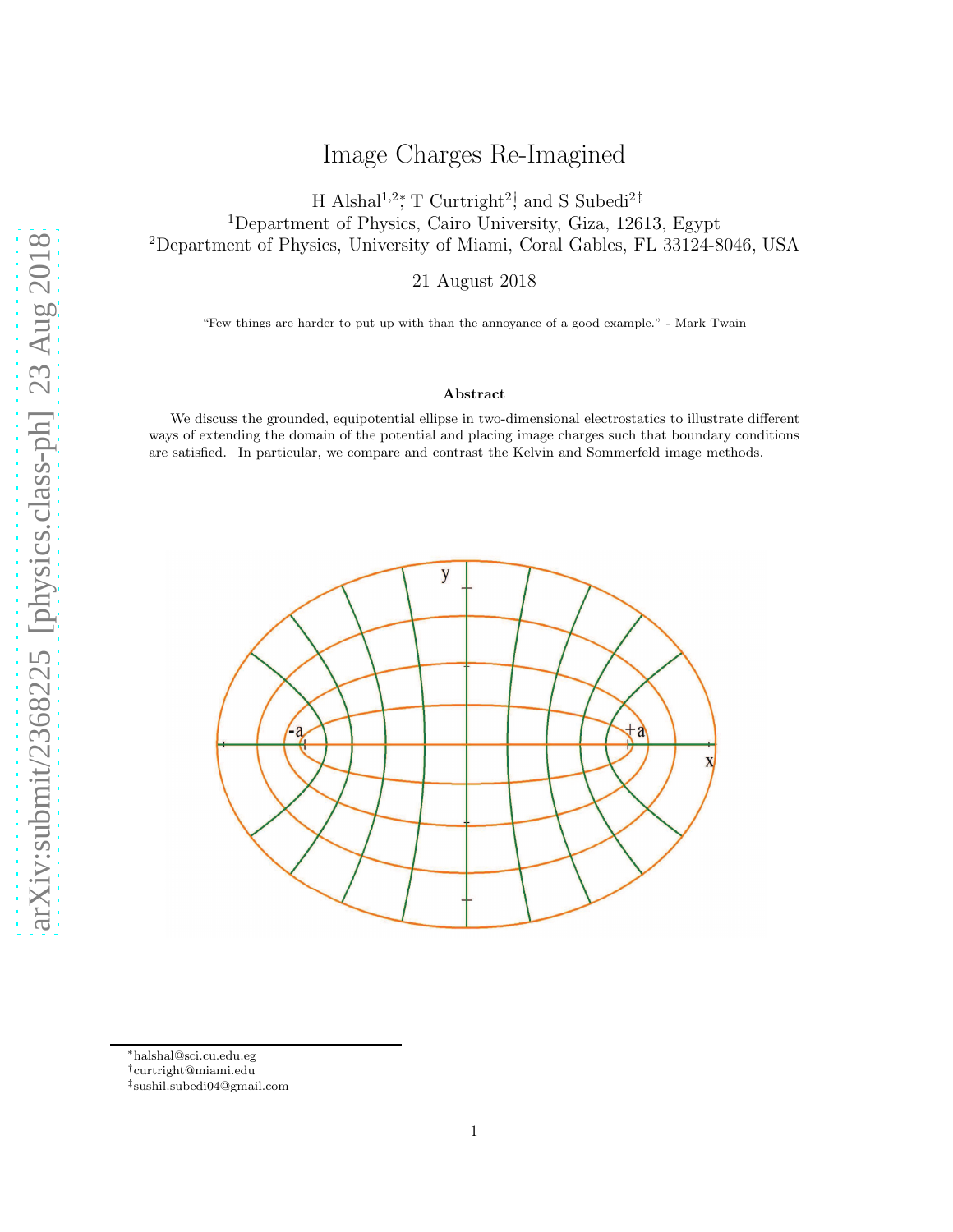### Introduction

When a source charge is placed near a real, grounded conductor, electrical charge flows between the ground and the conductor. In the static limit, for an idealized conductor, the resulting induced charge distribution is entirely on the surface of the conductor. In this ideal static situation the interior of the conductor is an equipotential containing no charge, and therefore not very interesting. However, for mathematical expediency, in some cases one can easily *imagine* a distribution of charge located entirely *inside* the conductor, instead of on the surface, which gives exactly the same *exterior* effects as the actual surface charge distribution.

All this is well-known, of course, but it may not be fully appreciated that the imagined distribution of charge within the conductor is not uniquely determined. Perhaps the most interesting aspect of this non-uniqueness lies in the mathematical freedom to choose the interior of an idealized conductor (i.e. the domain of the image charge and its potential) as an extension of the exterior (i.e. the domain of the real source charge and its potential) to be almost *any* imagined manifold, with the only essential restriction being that the image and source domains have in common a boundary, namely, the surface of the ideal conductor.<sup>[1](#page-1-0)</sup>

This somewhat surprising mathematical freedom can be illustrated by a simple example to be discussed below: The grounded two-dimensional ellipse. Two image methods, established long ago by [Thomson \(a.k.a. Lord Kelvin\)](http://en.wikipedia.org/wiki/William_Thomson,_1st_Baron_Kelvin) [\[12\]](#page-10-0) and somewhat later by [Sommerfeld](https://en.wikipedia.org/wiki/Arnold_Sommerfeld) [\[11\]](#page-10-1), will be compared and contrasted. The image domains for these two methods have different geometries, but nevertheless give exactly the same physical results. The Kelvin method has the advantage that the [Green](https://en.wikipedia.org/wiki/George_Green_(mathematician)) function [\[9\]](#page-10-2) is usually easier to extend from the source domain to the image domain. On the other hand, the Sommerfeld method has the advantage that the location of the image is always obvious given the location of the actual source charge.

### Green Functions for a 2D Ellipse

This problem is nicely solved using complex analysis, as has been known since the 19th century (e.g. see the literature cited in [\[7\]](#page-10-3)). However, here we use real variables in anticipation of higher dimensional situations. (An Appendix provides the relation between our choice of real variables and those of the conventional complex plane.) In terms of real elliptic coordinates for the  $xy$ -plane<sup>[2](#page-1-1)</sup> as shown in the title page Figure,

<span id="page-1-3"></span>
$$
x = a\cosh u \cos v \,, \quad y = a\sinh u \sin v \,, \quad 0 \le u \le \infty \,, \quad 0 \le v \le 2\pi \,, \tag{1}
$$

the standard 2D Laplacian Green function on the plane is given by

<span id="page-1-4"></span>
$$
G(u_1, v_1; u_2, v_2) = -\frac{1}{4\pi} |u_1 - u_2| - \frac{1}{4\pi} \ln \left( 1 + e^{-2|u_1 - u_2|} - 2e^{-|u_1 - u_2|} \cos (v_1 - v_2) \right) . \tag{2}
$$

Note that in addition to being  $2\pi$ -periodic in each of the vs, this Green function is totally symmetric:  $G(u_1, v_1; u_2, v_2) = G(u_2, v_2; u_1, v_1)$ . By construction, G is a fundamental solution of the equation

<span id="page-1-5"></span>
$$
\left(\frac{\partial^2}{\partial u_1^2} + \frac{\partial^2}{\partial v_1^2}\right) G(u_1, v_1; u_2, v_2) = -\delta(u_1 - u_2)\delta(v_1 - v_2) , \qquad (3)
$$

and it incorporates some implicit boundary conditions. For example, all  $v$  dependence in  $G$  is exponentially suppressed as either  $u_1$  or  $u_2$  become infinite, with the other u fixed.

### The Kelvin image method

Characterized generally, albeit rather vaguely, the Kelvin image method makes use of both the interior and the exterior of the ellipse, placing source and image charges in opposite regions so as to satisfy boundary conditions. In this framework, an obvious construction of a Green function for a grounded ellipse is given by the linear combination

<span id="page-1-2"></span>
$$
G_{o}(u_{1}, v_{1}; u_{2}, v_{2}) = G(u_{1}, v_{1}; u_{2}, v_{2}) - G(u_{1}, v_{1}; 2U - u_{2}, v_{2})
$$
\n
$$
(4)
$$

 $1$ The topology of the extended manifold may also be restricted, but here we will not discuss that issue in any explicit detail.

<span id="page-1-1"></span><span id="page-1-0"></span><sup>&</sup>lt;sup>2</sup>The straight line segment connecting the two elliptical foci on the x-axis at  $\pm a$  is covered twice using real elliptic coordinates.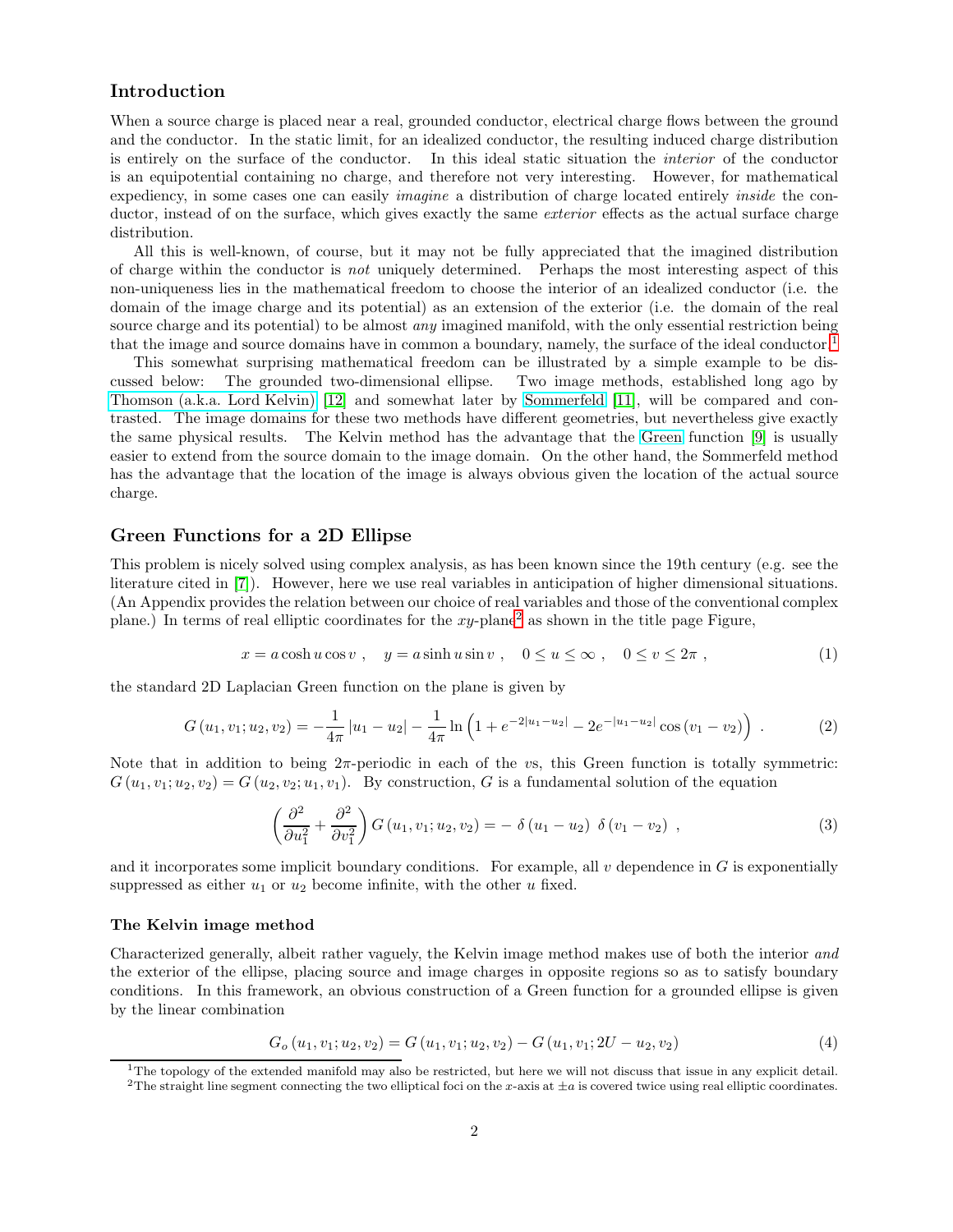where the grounded ellipse consists of points given by  $(U, v)$  for a fixed U and  $0 \le v \le 2\pi$ . By construction,  $G_o(u_1, v_1; U, v_2) = 0$  for all  $v_2$ . From the symmetry of G it is also true that  $G_o(U, v_1; u_2, v_2) = 0$  for all  $v_1$ . For a general distribution of source charge either inside or outside the grounded ellipse, as given by  $\rho(u, v)$ , the solution of

$$
\left(\frac{\partial^2}{\partial u^2} + \frac{\partial^2}{\partial v^2}\right) \Phi(u, v) = -k \rho(u, v)
$$
\n(5)

is then reduced to the evaluation of an integral involving  $G<sub>o</sub>$  and  $\rho$ . In particular, for field points and actual sources outside the grounded ellipse, the electric potential is

$$
\Phi(u_1, v_1) = k \int_{U < u_2 \leq \infty} \int_{0 \leq v_2 \leq 2\pi} G_o(u_1, v_1; u_2, v_2) \rho(u_2, v_2) \, du_2 \, dv_2 \,. \tag{6}
$$

Here k is a 2D analogue of the Coulomb constant.

The first G in [\(4\)](#page-1-2) is universally interpreted as the potential at field point  $(u_1, v_1)$  produced by a positive unit point source at location  $(u_2, v_2)$ . The second G in [\(4\)](#page-1-2) is similarly interpreted as the potential at field point  $(u_1, v_1)$  produced by another point-like, but in this case negative, Kelvin image at location  $(2U - u_2, v_2)$ . However, for the grounded ellipse construction in [\(4\)](#page-1-2) there are some interesting — perhaps unexpected — features.

For both field and source points inside the grounded ellipse, such that  $0 \le u_1, u_2 \le U$ , the Kelvin image is always outside that ellipse with  $U \leq 2U - u_2 \leq 2U$ , and therefore the image is never located at infinity<sup>[3](#page-2-0)</sup> as long as both  $a \neq 0$  and  $U \neq \infty$ . That is to say, to implement an interior Green function construction inside a grounded ellipse at  $u = U$ , it suffices to use a single point-like Kelvin image that lies between the confocal ellipses at  $u = U$  and  $u = 2U$ . As expected, the image is outside the source domain defined by  $0 \le u \le U$ . In any case, only one copy of the plane  $\mathbb{E}_2$  is sufficient for the construction of the interior Green function.

On the other hand, for field and source points outside the grounded ellipse, such that  $U \leq u_1, u_2 \leq \infty$ , the Kelvin image is inside that ellipse, with  $0 \leq 2U - u_2 \leq U$ , only so long as the source is not too distant from the grounded ellipse. That is to say, the interior of the original grounded ellipse contains the image only for  $u_2 \leq 2U$ . But if the source is more distant, with  $u_2 > 2U$ , the chosen Kelvin image of the point source passes through the line connecting the two foci and moves onto a *second* copy of  $\mathbb{E}_2$  as also defined by [\(1\)](#page-1-3) except with negative u. Therefore, for the point-like Kelvin image construction of the complete exterior Green function as expressed in [\(4\)](#page-1-2), two copies of the real plane are required: One for  $u > 0$  and another for  $u < 0$ . Effectively, the two elliptical foci on the x-axis at  $x = \pm a$  are connected by a straight line segment that acts as a branch line "doorway" joining together these two copies of  $\mathbb{E}_2$ .

So, to solve the exterior electric potential problem for a grounded ellipse, when real coordinates are used and point-like Kelvin images are located in an obvious way, a branched manifold is necessarily encountered. To put it another way, the actual, real interior of a grounded 2D elliptical conductor is insufficient to accommodate the location of a single point-like Kelvin image for an exterior point source, when that source is far from the conductor. More interior space is needed!

#### Mapping an infinite cylinder onto planes

What is at work here is the fact that  $G$  in [\(2\)](#page-1-4) is really a Green function not just for the semi-infinite cylinder, with  $u \geq 0$ , but actually provides a solution to [\(3\)](#page-1-5) for the infinite uv-cylinder, where  $-\infty \leq u \leq +\infty$ , along with  $0 \le v \le 2\pi$ . So no matter where the source is placed on that infinite cylinder, to construct  $G_o$  such that it vanishes at a fixed value of u, there is always room to accommodate a Kelvin point image.

The only open issue is then how to map the infinite uv-cylinder onto one or more copies of the xyplane. Sticking with the  $x(u, v)$  and  $y(u, v)$  relations in [\(1\)](#page-1-3) gives a map that produces two copies of  $\mathbb{E}_2$  as represented by the embedding shown in Figure  $1^4$  $1^4$  for the case  $U = 3/2$ . The original infinite uv-cylinder

<span id="page-2-0"></span><sup>&</sup>lt;sup>3</sup>This differs from a grounded circle in 2D (or sphere in 3D) where the image is located by inversion and can move toward infinity as the source moves toward the center of the circle (or sphere). The limit where the ellipse becomes a circle of radius R is achieved here by  $R = \lim_{a\to 0} [a \cosh U|_{U=\ln(2R/a)} = \lim_{a\to 0} [a \sinh U|_{U=\ln(2R/a)}$ . In this limit, only one copy of  $\mathbb{E}_2$  is sufficient to solve either the interior or the exterior problem using the Kelvin method. See [\[2\]](#page-10-4) for a thorough discussion of the grounded circular ring in 2D, where the standard Kelvin method is compared to the Sommerfeld method in considerable detail.

<span id="page-2-1"></span><sup>4</sup>For the chosen 3D embedding the surface has the appearance of being intrinsically curved, but that is an artefact of the parameterization. That part of the surface either above or below the blue line in Figure 1 corresponds to an open subset of E2.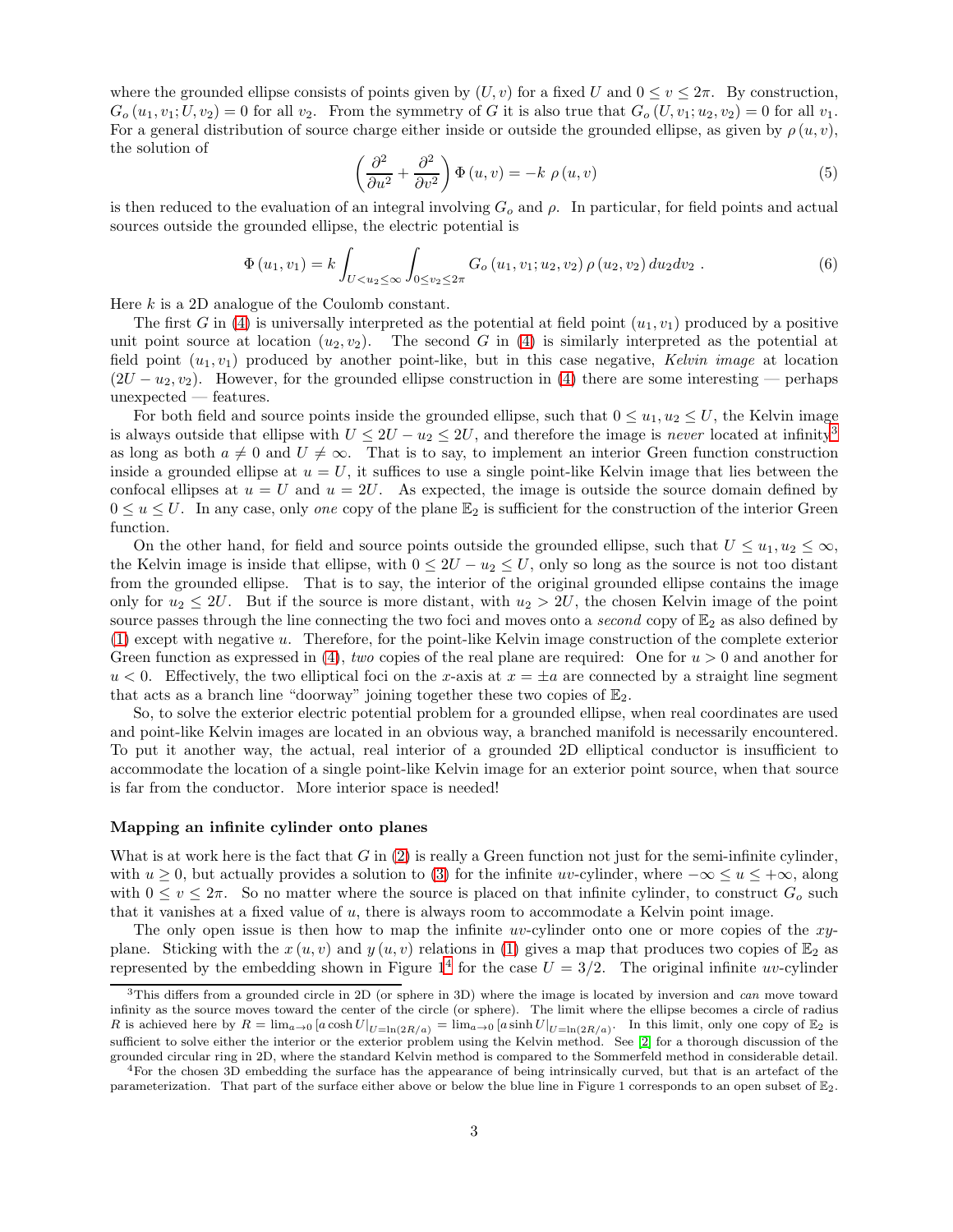is flared out by the map onto x and y, both for large positive and for large negative  $u$ , but pinched down to a straight line segment connecting the foci at  $x = \pm a$  when  $u = 0$ , with that segment situated "below" the grounded ellipse at  $u = U = 3/2$  in the Figure). This is the geometry that underlies the Kelvin image method as applied here. The pinched line segment has some obviously singular geometric features, but these are not pathological.

On the other hand, there is another clear choice to map the infinite  $uv$ -cylinder onto planes that gives a different geometry. Rather than pinch the cylinder shut in terms of x and y, at  $u = 0$  or some other value of  $u$ , the cylinder may be folded around the location of the grounded ellipse so that the submanifold below the fold is just a "mirror image" of the submanifold above the fold. (Please see Figure 2.<sup>[5](#page-3-0)</sup>) This leads to the Sommerfeld image method which we describe in detail in the following. The fold also has some obviously singular geometric features, but again these are not pathological.

#### The Sommerfeld image method

Consider the same exterior Green function situation using Sommerfeld images. (The history of this alternate method is discussed in [\[8\]](#page-10-5).) In this approach, the interior of the ellipse is eliminated, and two copies of the plane outside the grounded ellipse are joined together along the grounded ellipse.

The new parameterization of both copies of the xy-plane outside the ellipse with  $u = U > 0$ , again written in terms of real elliptic coordinates, is<sup>[6](#page-3-1)</sup>

$$
u = U + |w| \tag{7}
$$

$$
x = a\cosh\left(U + |w|\right)\cos v\;, \quad y = a\sinh\left(U + |w|\right)\sin v\;, \quad -\infty \le w \le \infty\;, \quad 0 \le v \le 2\pi\;.\tag{8}
$$

So, when both field and source points are on the upper branch of the surface, such that  $0 < w_1, w_2 < \infty$ , the Green function is

$$
G(w_1, v_1; w_2, v_2) = -\frac{1}{4\pi} |w_1 - w_2| - \frac{1}{4\pi} \ln \left( 1 + e^{-2|w_1 - w_2|} - 2e^{-|w_1 - w_2|} \cos (v_1 - v_2) \right) . \tag{9}
$$

But when the field point is on the upper branch and the source is on the lower branch, albeit with the same convention  $0 < w_1, w_2 < \infty$ , the Green function is

<span id="page-3-2"></span>
$$
G(w_1, v_1; -w_2, v_2) = -\frac{1}{4\pi} (w_1 + w_2) - \frac{1}{4\pi} \ln \left( 1 + e^{-2(w_1 + w_2)} - 2e^{-(w_1 + w_2)} \cos (v_1 - v_2) \right) \ . \tag{10}
$$

In this approach the exterior Green function for a grounded ellipse is the linear combination

$$
G_o(w_1, v_1; w_2, v_2) = G(w_1, v_1; w_2, v_2) - G(w_1, v_1; -w_2, v_2)
$$
\n
$$
= -\frac{1}{4\pi} |w_1 - w_2| + \frac{1}{4\pi} (w_1 + w_2) - \frac{1}{4\pi} \ln \left( 1 + e^{-2|w_1 - w_2|} - 2e^{-|w_1 - w_2|} \cos (v_1 - v_2) \right)
$$
\n
$$
+ \frac{1}{4\pi} \ln \left( 1 + e^{-2(w_1 + w_2)} - 2e^{-(w_1 + w_2)} \cos (v_1 - v_2) \right) ,
$$
\n
$$
(11)
$$

assuming that both field and source points are on the upper branch, i.e.  $0 \leq w_1, w_2 \leq \infty$ . Otherwise,  $G(w_1, v_1; w_2, v_2) = G(w_2, v_2; w_1, v_1)$  and  $G_o(-w_1, v_1; w_2, v_2) = -G_o(w_1, v_1; w_2, v_2)$ .

Remarkably, as the reader may readily verify, the expressions [\(4\)](#page-1-2) and [\(11\)](#page-3-2) give exactly the same functions on the xy-plane when both field point  $(x_1, y_1)$  and source point  $(x_2, y_2)$  are located outside the grounded ellipse and on the upper  $\mathbb{E}_2$  branch, despite the differences in the Kelvin and Sommerfeld image locations as evident upon comparing Figure 1 with the following Figure 2.

<span id="page-3-0"></span><sup>&</sup>lt;sup>5</sup>As in the previous Figure, for the chosen 3D embedding the surface has the appearance of being intrinsically curved, but that is again an artefact of the parameterization. That part of the surface either above or below the red ellipse in Figure 2 corresponds to an open subset of  $\mathbb{E}_2$ .

<span id="page-3-1"></span><sup>&</sup>lt;sup>6</sup>If the apparent  $du/dw$  slope discontinuity causes anxiety on the part of the reader, one may take instead  $u(w)$  $(U^{2p} + w^{2p})^{1/2p}$  for  $p > 1/2$ , again with  $-\infty \leq w \leq \infty$ . For example, see [\[2\]](#page-10-4). However, the ensuing complications in expressions involving Green functions are not worth making this generalization, in our opinion.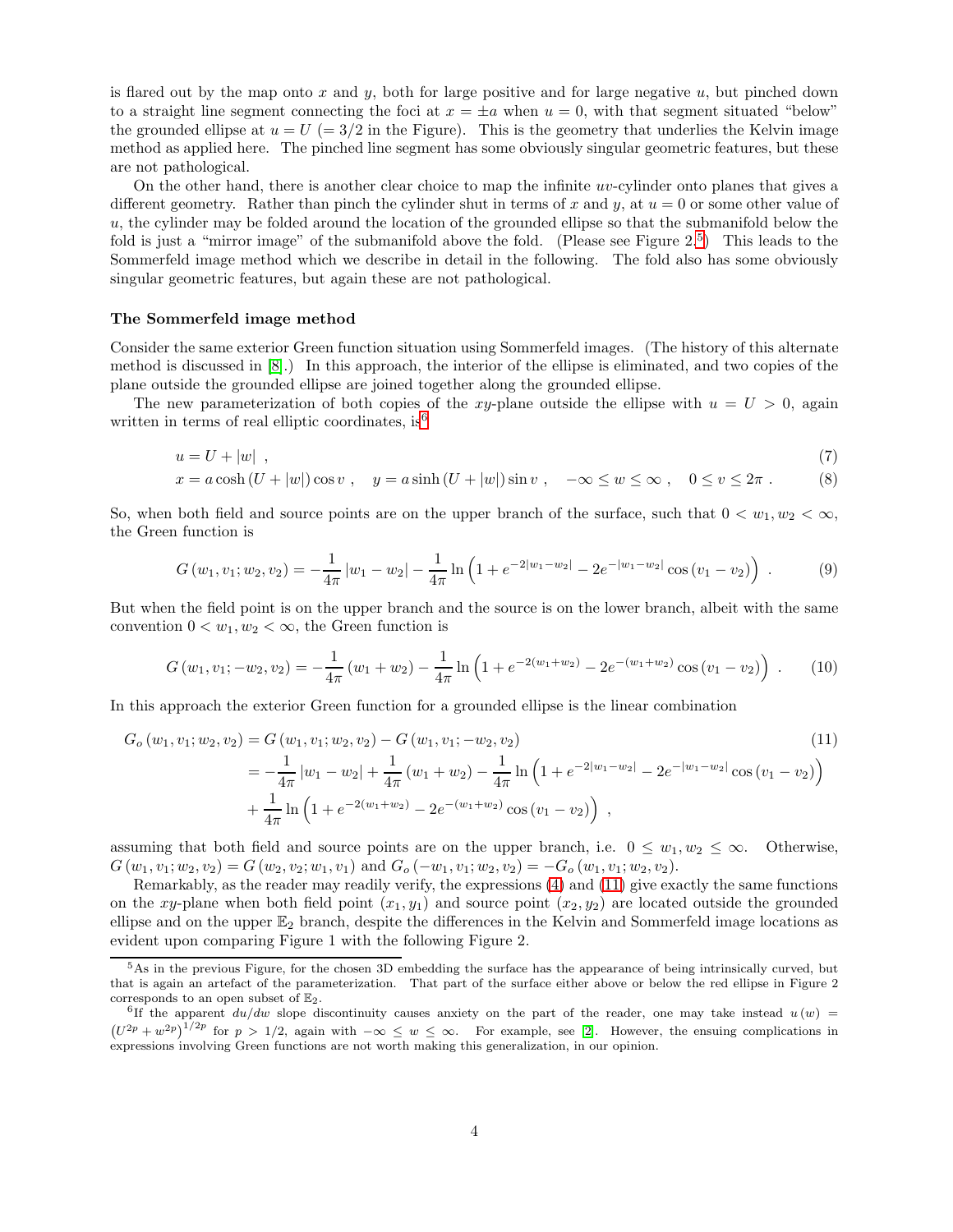

Figure 1: Representative "trajectories" for exterior sources (orange) and their Kelvin images (green) for a grounded ellipse (red) with  $U = 3/2$ . As a point source moves away from the red ellipse along one of the orange curves, its image moves away from the red ellipse along a corresponding (connected) green curve. A straight line segment between the foci is shown in blue.

Visualization of the features in these 3D Figures — especially their differences — may be easier if 2D vertical slices are considered. In Figure 3, the source and image domains along the y-axis are shown in green for the Kelvin method and in orange for the Sommerfeld method. Particular choices for point sources and their images are shown as small circles, squares, or diamonds, for an ellipse whose  $x = 0$  points are shown in red. The source domain is always the same — namely, the planar region outside the grounded ellipse no matter what image method is under consideration, so the orange and green curves in the Figure are the same for  $u > 3/2$  or  $w > 0$ .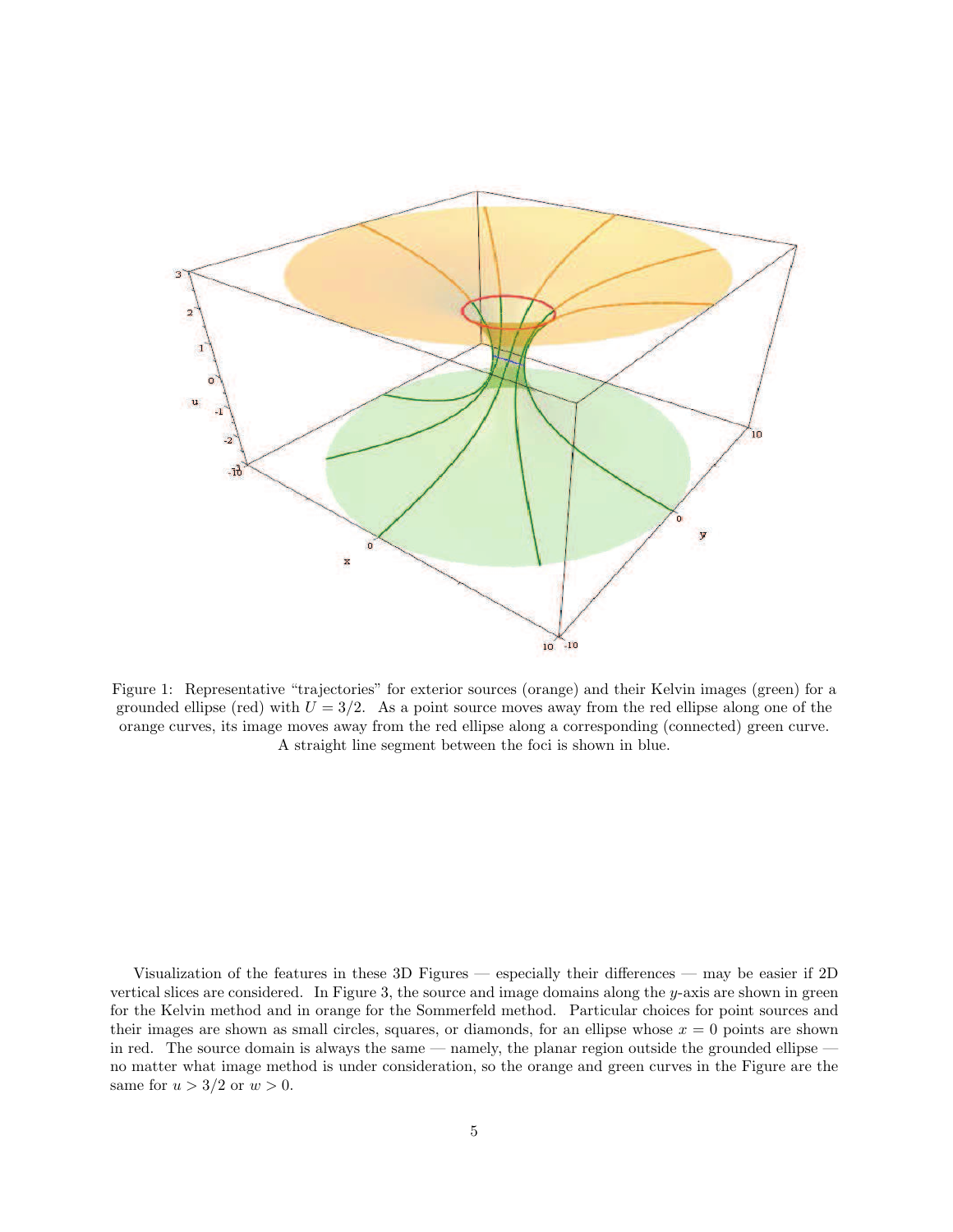

Figure 2: Representative trajectories for exterior sources (orange) and their Sommerfeld images (green) for a grounded ellipse (red), again with  $U = 3/2$ . All  $(x, y)$  points inside the red ellipse are excluded from the 2D manifold in this method.

In Figure 4, the source and image domains along the x-axis are shown in green for the Kelvin method and in orange for the Sommerfeld method. As before, particular choices for point sources and their images are shown as small circles, squares, or diamonds, and the  $y = 0$  points on the ellipse are shown in red. Once again, the source domain is always the same no matter what image method is under consideration, but the image domains differ, depending on how the manifold is extended beyond the source domain.

All things considered, it seems fair to say the image domain is largely determined just by one's imagination.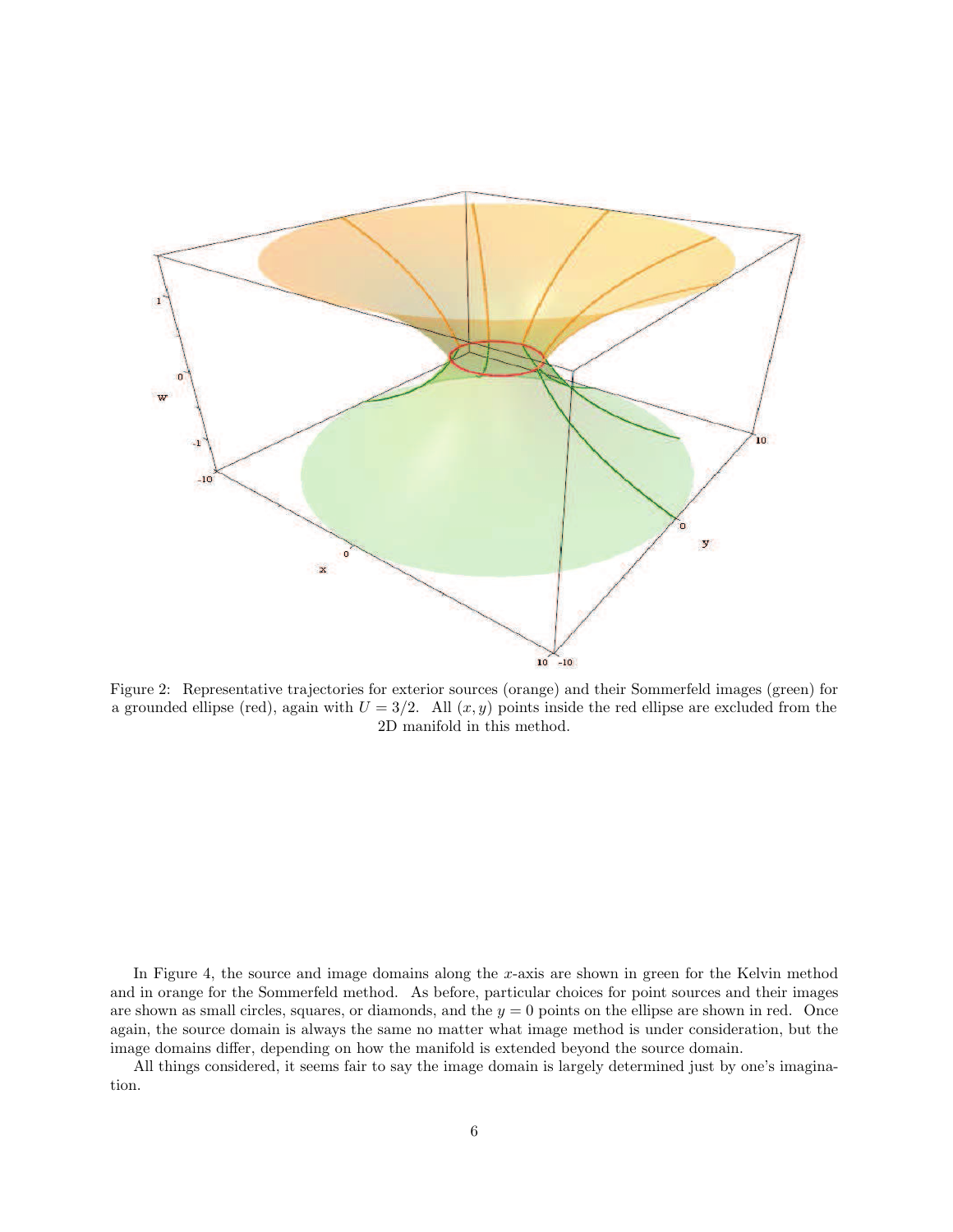

Figure 3: Source and image domains for  $x = 0$ , as solid and dashed curves, respectively.



Figure 4: Source and image domains for  $y = 0$ , as solid and dashed curves, respectively.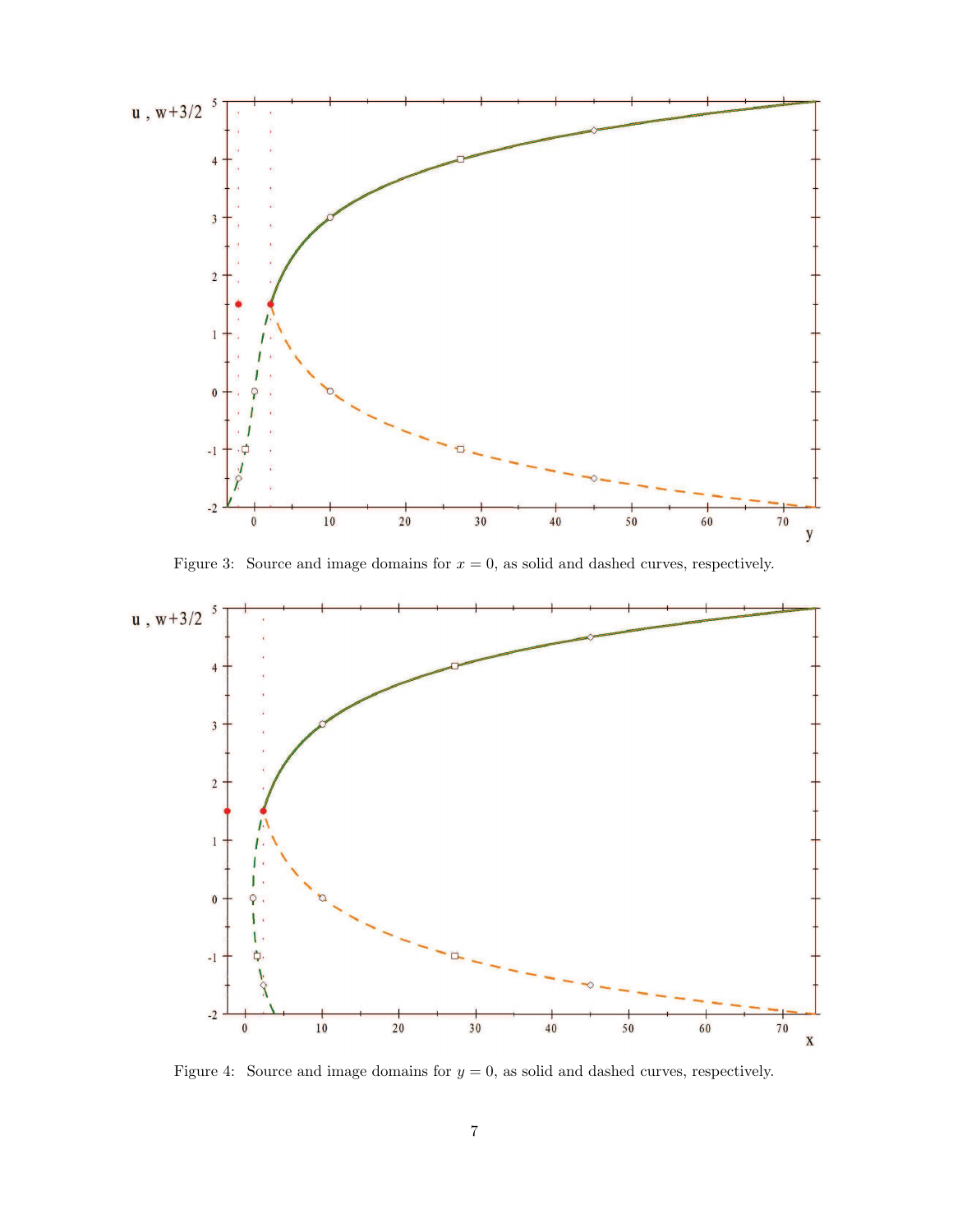### Induced Charge Density

The actual linear charge density induced on the grounded ellipse is proportional to the normal component of the electric field evaluated in the limit where the field point approaches the ellipse. It suffices to consider the density induced by a unit point source outside the ellipse. Then the relevant normal electric field is just  $-\partial G_o/\partial u_1|_{u_1=U}$  for the Kelvin image method, or  $-\partial G_o/\partial w_1|_{w_1=0}$  for the Sommerfeld image method. The results are the same, using either method. The situation of interest for the external problem involves a unit source at  $u_2 > U$  or  $w_2 > 0$ .

In terms of the result for the Sommerfeld method, [\(11\)](#page-3-2), we find the linear charge density

$$
\lambda(v_1; w_2, v_2) = -\left. \frac{\partial}{\partial w_1} G_o(w_1, v_1; w_2, v_2) \right|_{w_1 = 0, w_2 > 0} = \frac{1}{2\pi} \frac{e^{-2w_2} - 1}{e^{-2w_2} - 2e^{-w_2} \cos(v_1 - v_2) + 1} \ . \tag{12}
$$

Note that the total charge induced by  $a +1$  source is always  $-1$ ,

$$
\int_0^{2\pi} \lambda(v_1; w_2, v_2) dv_1 = -1 , \qquad (13)
$$

even if the unit source is removed to infinity.<sup>[7](#page-7-0)</sup> In that infinite limit, the induced charge density becomes constant around the ellipse.

$$
\lambda(v_1; w_2, v_2) \underset{w_2 \to \infty}{\sim} -\frac{1}{2\pi} \ . \tag{14}
$$

Plots of the charge density for various selected source distances from the grounded ellipse are straightforward to produce and evince all the expected features when expressed in terms of our chosen elliptic coordinates.



Figure 5:  $\lambda$  as a function of  $v = v_1 - v_2$  for various  $w_2$ . Specifically,  $w_2 = 1/2$  red,  $w_2 = 1$  orange,  $w_2 = 2$ sienna,  $w_2 = 4$  brown.

<span id="page-7-0"></span> $7$ This is a peculiarity of the long-range Coulomb potential in  $2D - it's logarithmic!$  In 3D the charge induced on a grounded ellipsoid by a unit source outside the sphere is not always −1, and in fact falls to zero as the source is removed to infinity [\[4,](#page-10-6) [14\]](#page-10-7). For a grounded hyper-sphere in N spatial dimensions, it is an interesting exercise to show the induced charge falls as a function of the source distance like  $r^{2-N}$  [\[1\]](#page-10-8).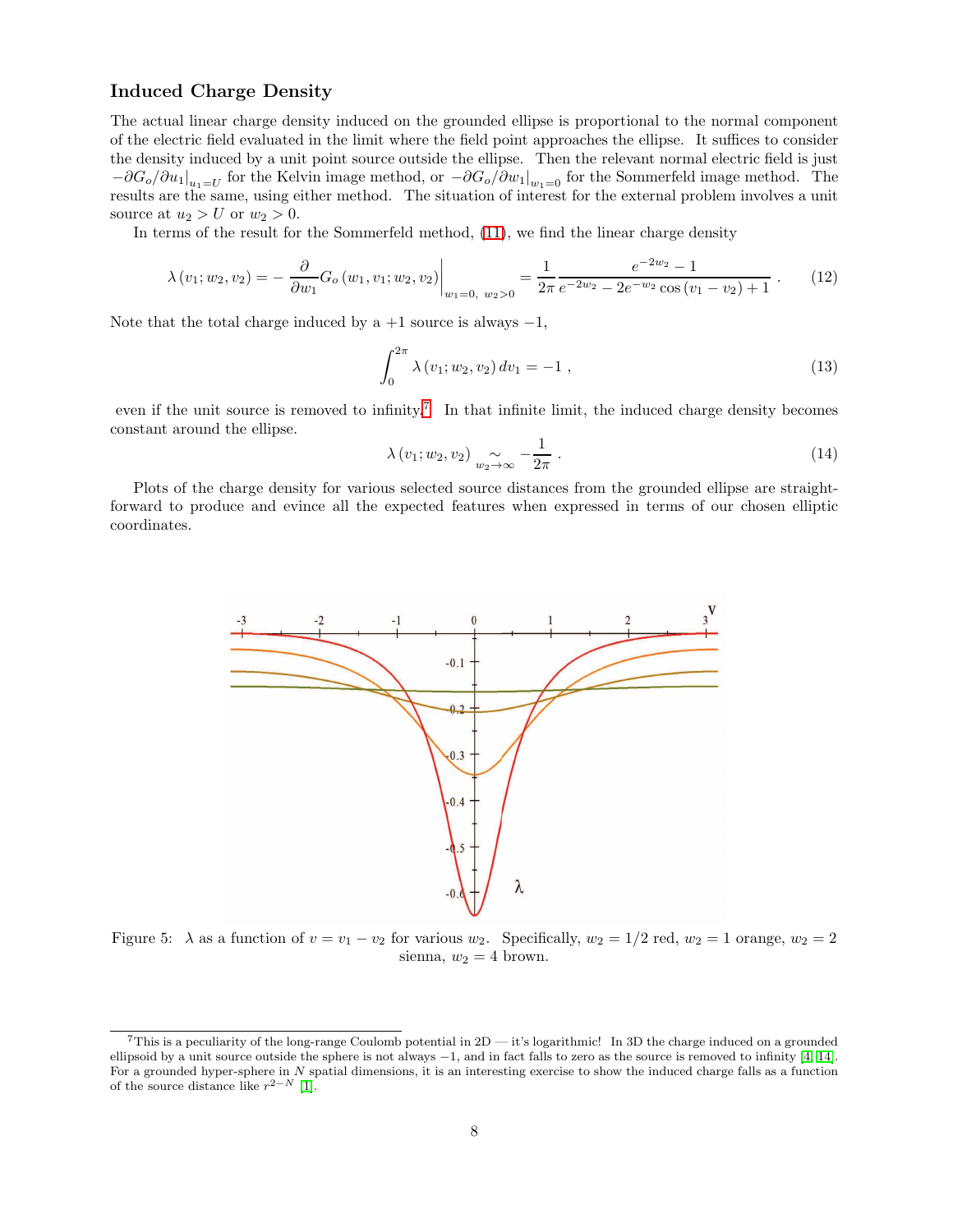### The Straight Line

A straight line limit of the ellipse is achieved by first setting  $v = \pi/2$  in [\(1\)](#page-1-3) so that  $x \equiv 0$ , and then letting  $a \to \infty$  and  $u \to 0$  so that  $\lim_{a \to \infty, u \to 0} (a \sinh u) = y$  remains finite. The essential idea is that as  $a \to \infty$ the elliptical  $(u, v)$  coordinates near the center of the x-axis become just rectangular Cartesian coordinates,  $(x, y)$ . This behavior is evident in the title page Figure, even for finite a.

That is to say, let  $u = y/a$  as  $a \to \infty$  so that

$$
a\sinh u \to ay/a = y \tag{15}
$$

At the same time, let  $U = Y/a$  for  $v = \pi/2$ . Then  $y(U, \pi/2) \to Y$  as  $a \to \infty$ . In this limit the Green functions  $(2)$  and  $(4)$  for similarly restricted us and vs are given by

$$
G(u_1 = y_1/a, v_1 = \pi/2; u_2 = y_2/a, v_2 = \pi/2) = -\frac{1}{4\pi a} |y_1 - y_2| - \frac{1}{4\pi} \ln\left(1 + e^{-2|y_1 - y_2|/a} - 2e^{-|y_1 - y_2|/a}\right)
$$

$$
\sim -\frac{1}{2\pi} \ln\left(|y_1 - y_2|/a\right) + O\left(\frac{1}{a}\right) ,\tag{16}
$$

$$
G_o(u_1 = y_1/a, v_1 = \pi/2; u_2 = y_2/a, v_2 = \pi/2) \underset{a \to \infty}{\sim} -\frac{1}{2\pi} \ln \left( \frac{|y_1 - y_2|}{|y_1 - 2Y + y_2|} \right) + O\left(\frac{1}{a}\right) \tag{17}
$$

Finally then,

$$
\lim_{a \to \infty} G_o(u_1 = y_1/a, v_1 = \pi/2; u_2 = y_2/a, v_2 = \pi/2) = -\frac{1}{2\pi} \ln \left( \frac{|y_1 - y_2|}{|y_1 + y_2 - 2Y|} \right) . \tag{18}
$$

But for  $y_1 > Y$  and  $y_2 > Y$ , this is precisely the 2D Green function at field point  $(0, y_1)$  for a grounded straight line parallel to the x-axis, passing through the point  $(x, y) = (0, Y)$ , as obtained by placing at the point  $(0, 2Y - y_2)$  a single negative Kelvin point image of a unit point source placed at position  $(0, y_2)$ . Of course, in this straight line limit where  $x_1 = x_2$  the system is translationally invariant with respect to x, so there is no  $x$  dependence in the final Green functions.

When  $x_1 \neq x_2$  but both are fixed and small, while a becomes infinite, a similar but slightly more tedious limit calculation gives the 2D Green function on the grounded half-plane, namely,

$$
G_{half-plane}(x_1, y_1; x_2, y_2) = -\frac{1}{2\pi} \ln \left( \frac{\sqrt{(x_1 - x_2)^2 + (y_1 - y_2)^2}}{\sqrt{(x_1 - x_2)^2 + (y_1 + y_2 - 2Y)^2}} \right) \tag{19}
$$

Once again, translational invariance with respect to  $x$  accounts for the dependence on only the difference,  $x_1-x_2$ . We leave the detailed derivation of  $G_{half-plane}$  from  $G_o$  for the ellipse as an exercise for the reader.<sup>[8](#page-8-0)</sup>

### Discussion

The standard problems involving a grounded circular ring in 2D [\[2\]](#page-10-4) or grounded spheres in higher dimensions [\[1\]](#page-10-8) can also be easily solved using either the Kelvin or Sommerfeld methods. However, there are many problems where the Kelvin method is very difficult, if not impossible, to implement, but which are directly solvable by the Sommerfeld method. Grounded semi-infinite planes and the circular disk in 3D Euclidean space provide well-studied examples [\[11,](#page-10-1) [10,](#page-10-9) [13,](#page-10-10) [5,](#page-10-11) [6,](#page-10-12) [7\]](#page-10-3).

Beyond these previously solved examples, the grounded ellipsoid in 3D and hyper-ellipsoids in higher dimensions are difficult problems that should be more tractable using Sommerfeld images. Existing image methods applied to these problems are quite involved, and usually require detailed properties of ellipsoidal harmonics [\[3\]](#page-10-13). In fact, extant treatments of the exterior 3D Green function problem for grounded ellipsoids use, in addition to an interior point image, a continuous distribution of Kelvin image charge on the surface of an interior confocal ellipsoid [\[4,](#page-10-6) [14\]](#page-10-7) (also see Sections 7.4.3 and 7.4.4 in [\[3\]](#page-10-13)). This non-trivial array of image charges results from requiring that all such charges reside entirely within the physical interior of the

<span id="page-8-0"></span><sup>8</sup>Results given in the Appendix may be helpful.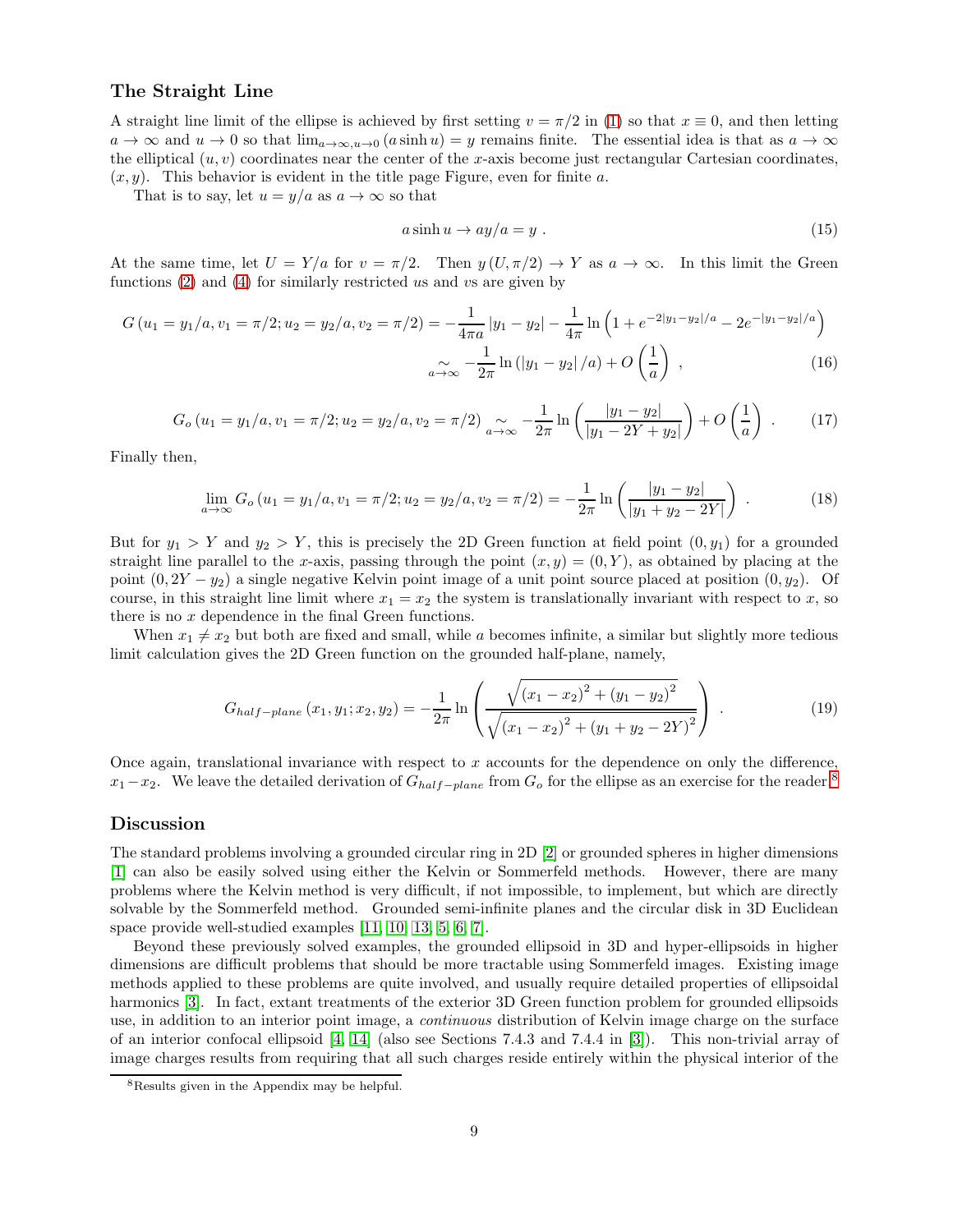ellipsoid, without invoking a second copy of  $\mathbb{E}_3$ . In our opinion, these treatments are tantamount to walking on broken glass while bare-footed.

In contrast, the Sommerfeld method applied to a grounded ellipsoid embedded in N Euclidean dimensions only requires a single point image of the point source, in complete parallel to the grounded 2D ellipse treated here, albeit at the cost of introducing a second copy of  $\mathbb{E}_N$ . Therefore, in principle the Sommerfeld method should simplify the analysis required to construct Green functions for such ellipsoids, both conceptually and practically.

Acknowledgements It has been our pleasure to reconsider this elementary subject during the Sommerfeld Sesquicentennial year. This work was supported in part by a University of Miami Cooper Fellowship and by a Clark Way Harrison Visiting Professorship at Washington University in Saint Louis.

### Appendix: Complex Variables

Let

$$
x + iy = a (\cos v \cosh u + i \sin v \sinh u) = a \cosh (u + iv) . \tag{A1}
$$

That is to say,  $u + iv = \pm \arccosh\left(\frac{x+iy}{a}\right) + 2i\pi k \mid k \in \mathbb{Z}$ . Choose the + solution with  $k = 0$  so that

$$
u = \text{Re}\left(\arccosh\left(\frac{x+iy}{a}\right)\right) , \quad v = \text{Im}\left(\arccosh\left(\frac{x+iy}{a}\right)\right) . \tag{A2}
$$

Then find

$$
r^{2} = x^{2} + y^{2} = a^{2} \left(\cosh^{2} u \cos^{2} v + \sinh^{2} u \sin^{2} v\right)
$$
  
=  $\frac{1}{2} a^{2} \left(\cosh 2u + \cos 2v\right) = a^{2} \operatorname{arccosh}\left(\frac{x + iy}{a}\right) \operatorname{arccosh}\left(\frac{x - iy}{a}\right)$ , (A3)

as well as

$$
x^{2} - y^{2} = a^{2} \left(\cosh^{2} u \, \cos^{2} v - \sinh^{2} u \, \sin^{2} v\right) = \frac{1}{2} a^{2} \left(\cosh 2u \cos 2v + 1\right) , \tag{A4}
$$

$$
xy = a^2 \cosh u \cos v \sinh u \sin v = \frac{1}{4} a^2 \sinh 2u \sin 2v.
$$
 (A5)

In addition find

$$
\sinh^{2} 2u = \frac{1}{2} \cosh 4u - \frac{1}{2}
$$
  
=  $\frac{2}{a^{4}} (x^{2} + y^{2})^{2} + \frac{2}{a^{2}} (y^{2} - x^{2}) + \frac{2}{a^{4}} (x^{2} + y^{2}) \sqrt{((x - a)^{2} + y^{2}) ((x + a)^{2} + y^{2})},$  (A6)

along with

$$
v = \arccos\left(\frac{x/a}{\cosh u}\right) = \arcsin\left(\frac{y/a}{\sinh u}\right) . \tag{A7}
$$